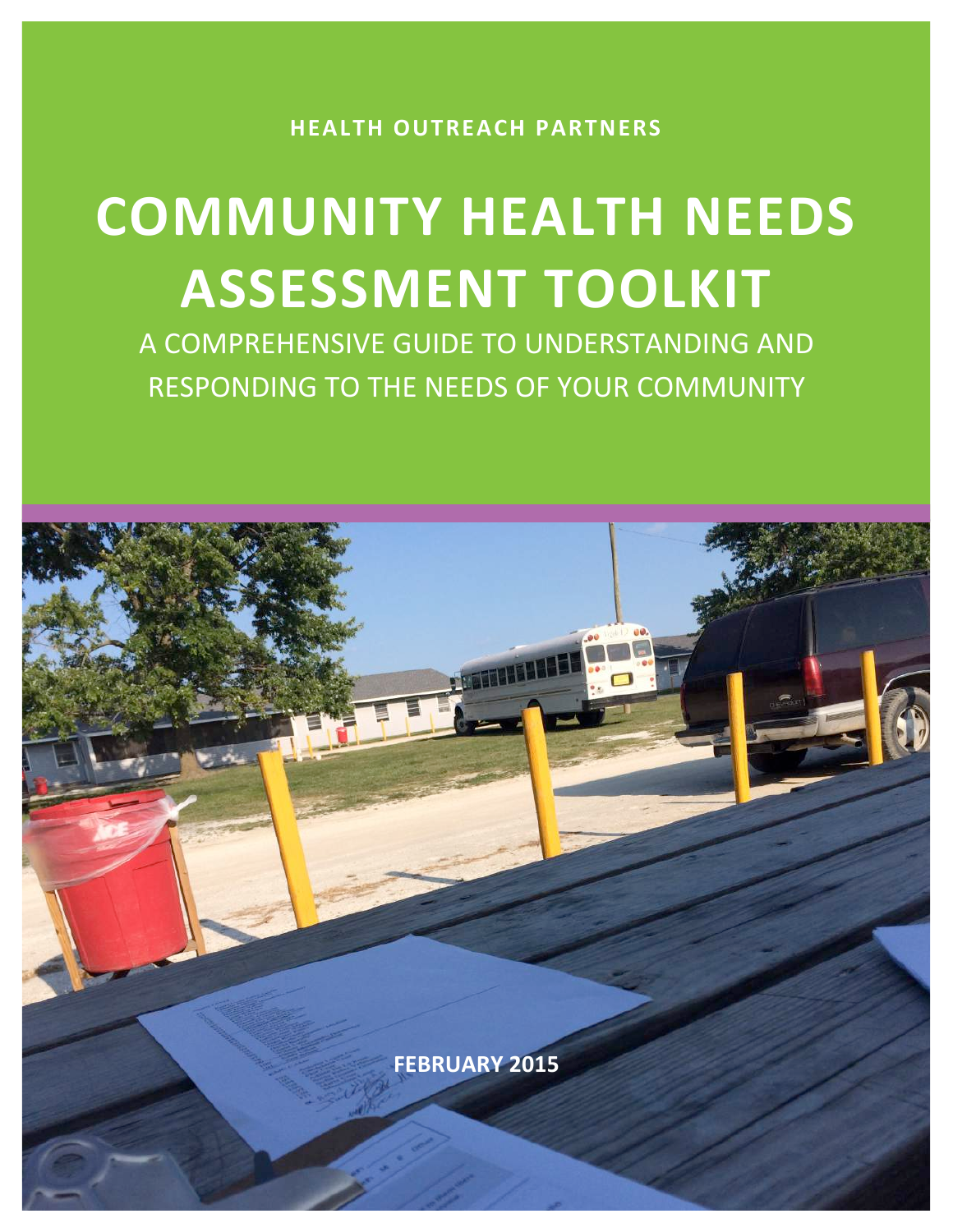# **ACKNOWLEDGEMENTS**

Health Outreach Partners (HOP) would like to extend its appreciation to the staff that contributed to the development of the toolkit.

## **TOOLKIT CONTRIBUTORS**

Sonia Lee, MPH, Project Manager Megan O'Brien, MA, Project Manager Alexis Wielunski, MPH, Project Manager

### **EDITORIAL CONTRIBUTORS**

Monica Dreitcer, Associate Project Manager Diana Lieu, Project Manager Liam Spurgeon, Associate Project Manager Kristen Stoimenoff, MPH, Deputy Director

HOP also wishes to thank the following people for their review and feedback on the toolkit:

**Steve Davis, Director of Outreach Services** Greene County Health Care, Inc.

Allison Lipscomb, MPH, Community Development & Special Populations Coordinator North Carolina Community Health Center Association

Patrina Twilley, MSW, Evaluation and Training Coordinator National Health Care for the Homeless Council, Inc.

This publication was made possible by grant number U30CS09743 from the Health Resources and Services Administration, Bureau of Primary Health Care. Its contents are solely the responsibility of the authors and do not necessarily represent the official views of HRSA.

#### **Health Outreach Partners 2015**

Health Outreach Partners developed the Community Health Needs Assessment Toolkit as a resource for Health Resources and Services Administration-funded health centers, Primary Care Associations, non-profit hospitals, and other community-based organizations. Use of the toolkit is intended for internal, non-commercial purposes in order to support the planning and implementation of community health needs assessments by the above-mentioned audiences. For additional reproduction and distribution permissions, you must first contact Health Outreach Partners to receive written consent.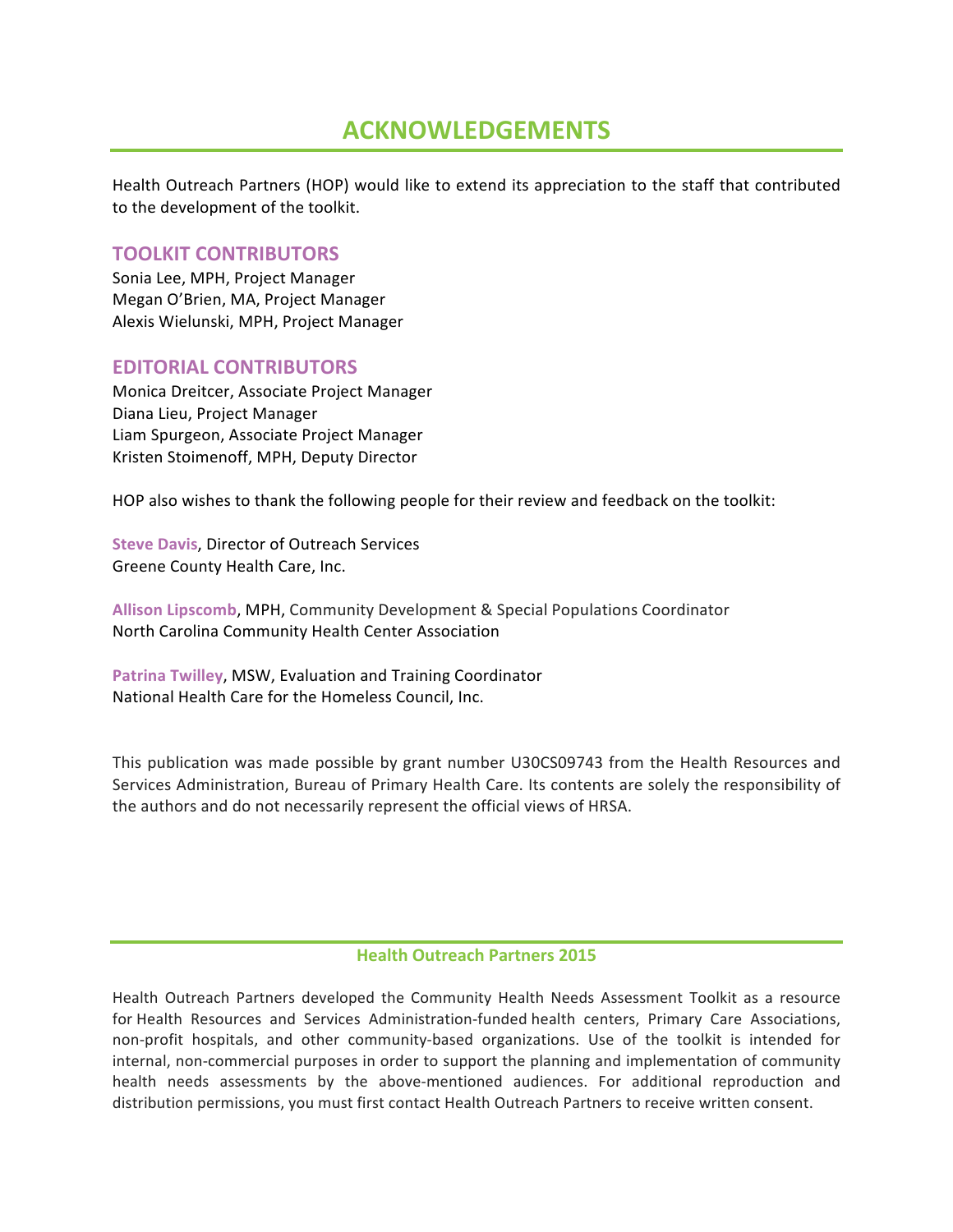# **INTRODUCTION**

Health centers, hospitals, and other community-based health organizations continually strive to improve the health of communities by providing quality care and supportive services that address the health needs of underserved populations. A community health needs assessment (CHNA) enables organizations to gain insight into the communities they serve through a process that identifies health needs, risk factors, and barriers to care, as well as possible actions to address their communities' needs. Further, it is a critical component of effective program planning and ensuring that resources are directed appropriately to the services that are most needed. A community health needs assessment can also help identify the key strengths and unique assets of communities.

The purpose of this Community Health Needs Assessment Toolkit is to support your organization's efforts in meeting the health needs of underserved populations by providing guidance and practical tools to undertake the needs assessment process. This toolkit is grounded in the idea that health services can most effectively address the needs of the community when they are informed and designed with their input. Thus, a needs assessment is a process that involves those who are concerned for the health and well-being of the community, including underserved populations and the organizations that serve them.

## **ABOUT THE TOOLKIT**

This toolkit guides you through each step of the needs assessment process. The toolkit is organized into five sections. The first section, "Understanding a Community Health Needs Assessment," is intended to provide a foundation by defining a needs assessment, delineating the benefits of conducting one, and outlining the keys steps in the process. The next three sections are organized by the specific steps for implementing a needs

#### **TOOLKIT SECTIONS**

- 1. Understanding a Community Health Needs Assessment
- 2. Planning Your Needs Assessment
- 3. Developing Your Data Collection Tools
- 4. Collecting and Analyzing Your Data
- 5. What's Next: Sharing and Using Your Findings

assessment: 1) Planning Your Needs Assessment, 2) Developing Your Data Collection Tools, and 3) Collecting and Analyzing Your Data. The final section covers the different ways to share and use the needs assessment findings. Each section provides detailed information about the topic area, along with tools and resources. Additionally, real life examples of health centers and their needs assessment efforts are highlighted throughout the toolkit. These examples are taken from HOP's Innovative Outreach Practices (IOP) Database.<sup>1</sup>

Whether you are starting from scratch in conducting a needs assessment, or are looking for ways to improve your existing needs assessment process, this toolkit serves as a comprehensive resource for your organization. Any section can also be used on its own, according to your specific needs. Although the sections of the toolkit are presented in a linear fashion, please note that the needs assessment process is more fluid. Each section of this toolkit contains information that can help to supplement or expand details in other sections.

 $<sup>1</sup>$  The Innovative Outreach Practices Database is a resource to showcase the outreach efforts of health centers, and share practical ways</sup> to implement strategies, programs, and activities that have been proven effective in the field. http://web.outreachpartners.org/resources/iop